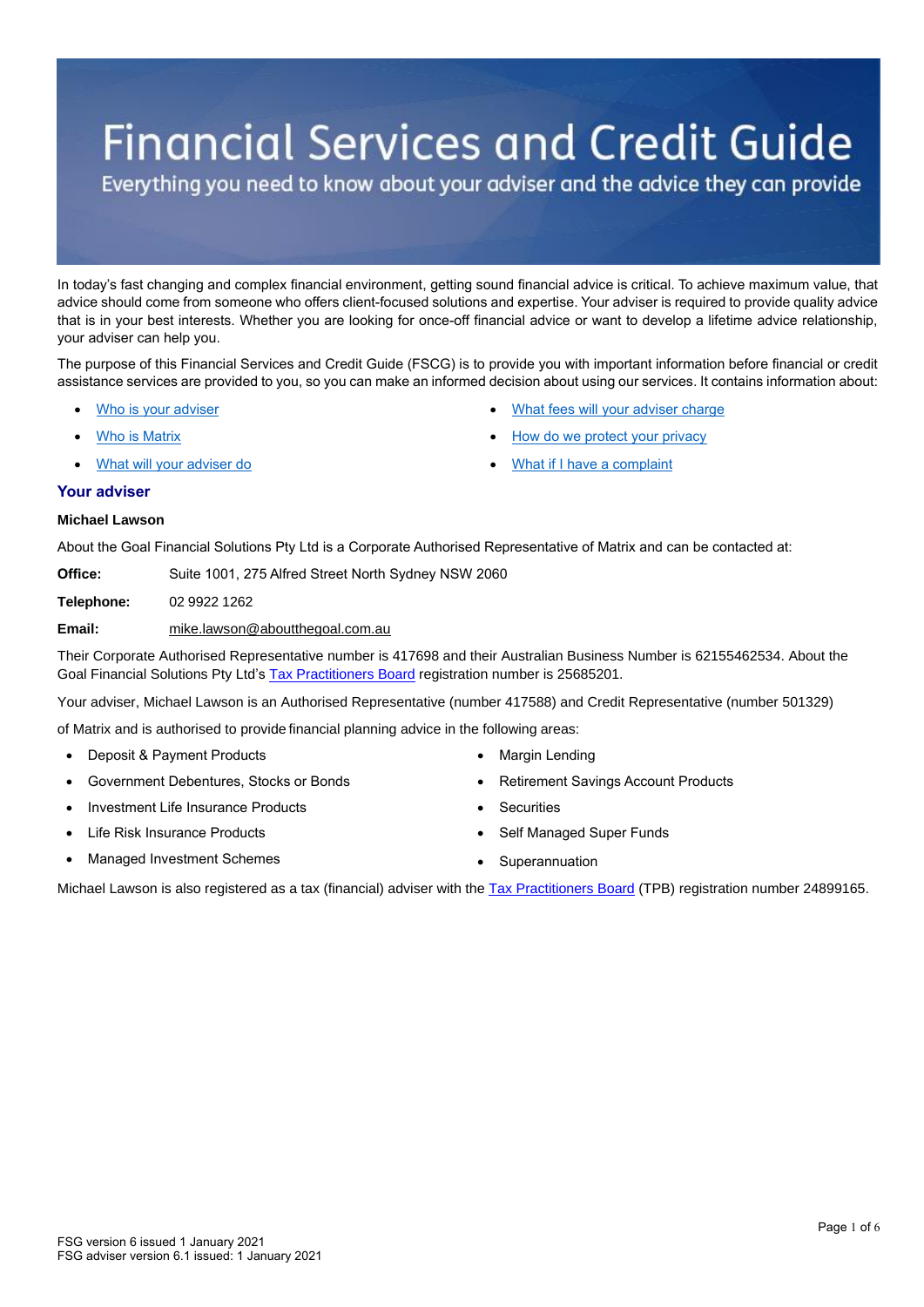Matrix Planning Solutions Limited (ABN 45 087 470 200) (Matrix) is the holder of Australian Financial Services Licence (AFSL) and Credit Licence number 238256. Matrix is licenced under the Corporations Act 2001 (Cth) to provide financial product advice and to deal in a range of financial products for retail and wholesale clients. Matrix is also a Professional Partner of the Financial Planning Association of Australia. This FSCG has been prepared and issued by Matrix Planning Solutions Limited.

To provide financial advice and credit assistance in Australia, an adviser must be authorised through an AFSL and Credit licensee. Your adviser is authorised by Matrix. Matrix provides support such as product research, software and technical assistance to your adviser to help them provide quality advice to you.

Matrix can be contacted at:

| <b>Head Office:</b> | Level 14, 20 Bond Street    |  |  |
|---------------------|-----------------------------|--|--|
|                     | Sydney NSW 2000             |  |  |
| Telephone:          | 1300 663 334                |  |  |
| Email:              | contactus@matrixplan.com.au |  |  |
| Website:            | www.matrixplan.com.au       |  |  |
| Post:               | GPO Box 4232                |  |  |
|                     | Sydney NSW 2001             |  |  |

# **Who is Matrix? Your adviser and Matrix**



# **Declaration of lack of independence**

Matrix Planning Solutions Limited is owned by ClearView Wealth Limited (ACN 106 248 248) which is an ASX listed entity. We are required to inform you that ClearView Wealth is the provider of a number of products. ClearView Wealth and its related companies may receive fees and/or a premium if you purchase their financial products. Matrix and your adviser may receive commission based on your premium for the duration of time you hold an insurance policy, fees based on the volume of assets under advice and gifts and other non-monetary benefits. For these reasons, we are not independent, impartial or unbiased.

As your advisers we are required to act in your best interest and will only recommend any associated products if we believe they will meet your needs. We are able to use products from a wide approved product list which includes non-ClearView products and we are bound by the FASEA Code of Ethics Standards in giving advice to you.

We choose to be part of a larger group to enable us to provide better support and services to our clients.

# **Our credit assistance services**

Matrix is also authorised under its credit licence to provide credit assistance – advice on lending products including mortgages. In particular, Matrix has a credit licence to arrange loans under the National Consumer Credit Protection Act 2009 (Cth), and can provide credit services in relation to the following:

Strategic credit advice

- Referral to a broker or credit provider
- Assistance with mortgages, personal loans and credit cards
- Other credit assistance as appropriate to your situation

Credit assistance means suggesting that you remain in, apply for, or increase the credit limit of a particular mortgage or other credit contract with a specific credit provider. Where your adviser recommends a new loan or an increase to a loan, they are obliged to check that the loan is not unsuitable for you or will not cause you substantial financial hardship.

<span id="page-1-0"></span>It is important to note that an adviser is only authorised by Matrix to provide credit advice or assistance. Your adviser is not a credit provider or a lessor. Generally, your adviser may provide credit assistance in conjunction with financial planning advice. If your adviser is not a Credit Representative of Matrix, any credit services they provide are not provided as a representative of Matrix. If your adviser is authorised to provide advice in this area, it will be detailed earlier in this FSCG.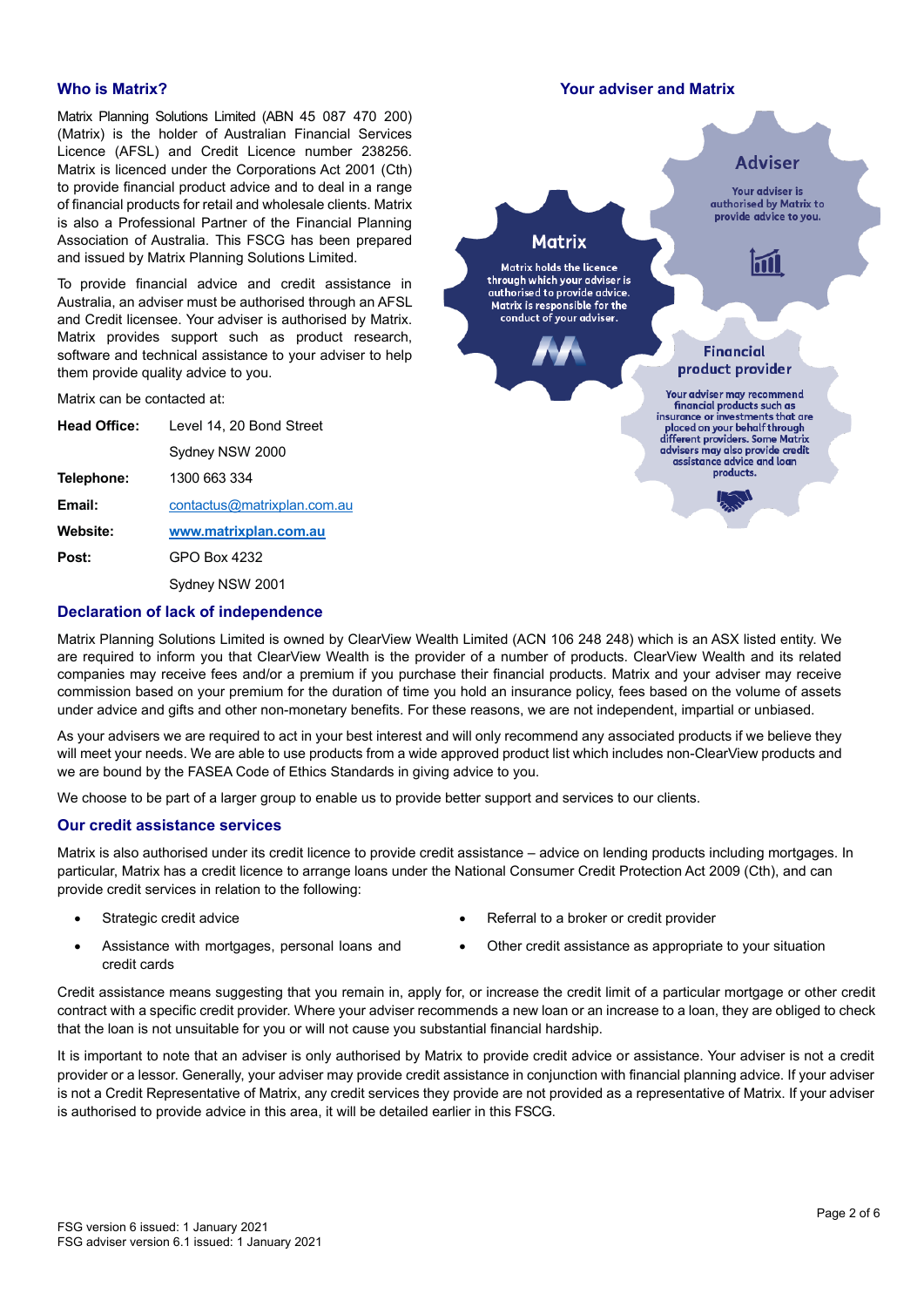# **What will your adviser do?**

#### **Financial planning services**

If you receive personal advice from your adviser, you will be provided with a personalised 'advice document' – i.e. a Statement of Advice (SoA) or Record of Advice (RoA), which will include the following:

- Summary of your current situation where you are now
- Your goals and objectives where you want to be
- $Recommendations a plan to assist you getting there$
- Information about any costs such as product costs, fees, commissions or other charges payable and any associations with financial product issuers, credit providers or other parties.

If your adviser recommends a particular investment or insurance product to you, they will provide you with the relevant product brochures such as Product Disclosure Statements (PDS) and/or Investor Directed Portfolio Service (IDPS) guides. The PDS / IDPS will give you all necessary information to enable you to make an informed decision about your investment or whether to acquire a financial product, including information about the key benefits, risks and costs associated with the product. We encourage you to read these documents carefully and ask your adviser any questions you have.

You are under no obligation to act on your adviser's advice, but if you do decide to follow their recommendations, they will help you complete the necessary documents to get your financial strategy underway.

#### **Credit assistance services**

If you require credit advice, your adviser will ensure you are not provided with credit assistance where the recommended contract is unsuitable for you. To do this, your adviser is required to complete a 'Preliminary Assessment' document. This document is a type of 'advice document'. It analyses your needs, situation and ability to repay. A credit contract (or a loan) will be unsuitable for you if at the time of the assessment, it is likely that when the credit is to be provided, the loan will not meet your requirements or objectives; or you could not repay or could only repay with substantial hardship. Your adviser must also make reasonable enquiries or take actions to:

- Understand your requirements and objectives in relation to the credit contract or credit limit increase
- Understand your financial situation and
- Verify your information, for example, obtaining proof of income, employment and expenditure.

Your adviser needs to give you a written copy of the Preliminary Assessment free of charge, or upon reguest, any time within 7 years of the date if a Credit Quote was also provided. If the request is made within 2 years of the Credit Quote, the Preliminary Assessment must be provided within 7 business days after the request is received, otherwise the Preliminary Assessment must be provided within 21 days at all other times. If an adviser is assisting you to arrange a loan, a Credit Proposal Statement (if separate to a SoA) or SoA must be provided. Any fees and costs will be disclosed to you in the Credit Quote and/or Credit Proposal Statement (if separate to a SoA) or SoA. A Credit Proposal Statement is another type of 'advice document'. Advisers may also receive commissions from lenders or lessors. It should be noted that your adviser is prohibited from suggesting or assisting you to apply for an 'unsuitable' loan contract.

Before entering into any loan contract, it is important that you carefully read and understand your legal obligations under the loan. If you have any concerns, you should seek independent legal and financial advice before entering into a contract.

# **What does your adviser expect from you?**

To enable your adviser to provide you with appropriate advice, you need to provide them with:

- Complete and accurate information about your personal objectives, financial situation and needs
- Information about any changes to your situation or contact details.

You may elect not to provide your adviser with certain information but if you do, you will need to consider the appropriateness of any advice provided to you before you act upon the advice. You should carefully read any warnings contained in your advice document.

Before your adviser provides you with advice, you will need to agree to the type and scope of advice to be provided, usually in the 'Fact Find' document or a service agreement. If you subsequently decide to act on their advice, you will need to provide your consent to proceed with the advice. This usually means 'signing' a document called an 'Authority to Proceed' to confirm that you understand both the advice you have received and the benefits, risks and costs associated with the products or services recommended to you.

# **What fees are paid to your adviser?**

Matrix initially receives all fees from clients and distributes them to advisers and their practices after our Licensee fees and other expenses. The Licensee fee covers compliance, technology, research, technical, business development and operational support. This Licensee fee is paid by your adviser to Matrix and is not an additional fee to you.

# <span id="page-2-0"></span>**What fees will your adviser charge?**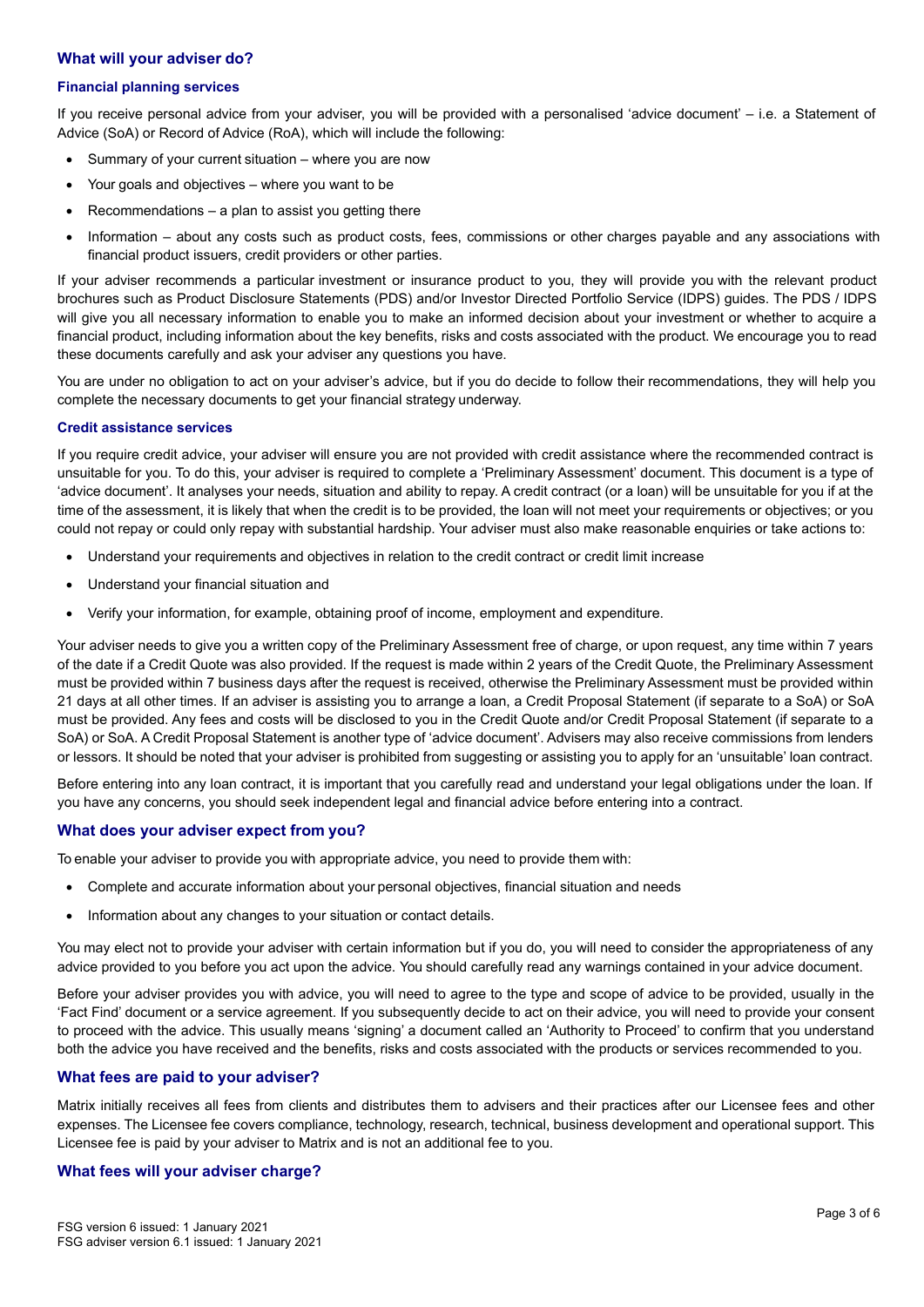All fees and charges will be discussed and agreed between you and your adviser prior to providing and implementing their services. Any remuneration paid to Matrix, or your adviser for advice, or by a product provider that relates to an individual product recommendation will be disclosed in the advice document provided to you. Unless otherwise noted, all fees are inclusive of GST.

A fee disclosure statement will be given to you each year if you choose to enter into an ongoing fee arrangement with your adviser.

The level of fees will depend on complexity of the advice required and will always be agreed with you prior to proceeding.

Generally, advisers either charge a flat fee or percentage-based fee. Your adviser may charge you and receive the following:

| Initial advice fees                                                                                         | <b>Range of fees</b>                                                   |                   | <b>Examples</b>                                                                                          |
|-------------------------------------------------------------------------------------------------------------|------------------------------------------------------------------------|-------------------|----------------------------------------------------------------------------------------------------------|
|                                                                                                             | (inclusive of GST)                                                     |                   |                                                                                                          |
| These are fees paid by you for:<br>• Research into your existing situation including your current           | Flat fee                                                               | Up to<br>\$30,000 | Your adviser may charge you<br>an agreed fee of \$1,500.                                                 |
| financial products (within the agreed scope)                                                                | Percentage<br>based fee<br>of your<br>investment<br>account<br>balance | Up to $5%$        | Your adviser may charge you<br>an agreed fee of 1.5% of your<br>\$120,000 investment account<br>balance. |
| • Preparation of a strategy and research into<br>appropriate<br>recommended products                        |                                                                        |                   |                                                                                                          |
| • Presentation of advice and recommendations to you in an advice<br>document such as a Statement of Advice. |                                                                        |                   | The initial advice fee will be<br>\$1,800.                                                               |

Advisers may also charge an additional implementation fee to assist with implementing the advice.

| <b>Ongoing advice/service fees</b>                                                                                                                                                                                                                                                                                                                                     | <b>Range of fees</b>                                                   |                    | <b>Examples</b>                                                                                                                                                                      |
|------------------------------------------------------------------------------------------------------------------------------------------------------------------------------------------------------------------------------------------------------------------------------------------------------------------------------------------------------------------------|------------------------------------------------------------------------|--------------------|--------------------------------------------------------------------------------------------------------------------------------------------------------------------------------------|
|                                                                                                                                                                                                                                                                                                                                                                        | (inclusive of GST)                                                     |                    |                                                                                                                                                                                      |
| These are fees paid by you for:                                                                                                                                                                                                                                                                                                                                        | Flat fee                                                               | Up to<br>\$30,000  | Your adviser may charge you<br>an agreed fee of \$2,500 p.a.                                                                                                                         |
| • The provision of ongoing advice on your portfolio/strategy to<br>ensure that it remains appropriate to your needs and circumstances<br>• Ongoing adviser service fees may be indexed to inflation<br>• Generally, ongoing fees are calculated and payable on a monthly<br>or quarterly basis.                                                                        | Percentage<br>based fee<br>of your<br>investment<br>account<br>balance | Up to<br>2.5%      | Your adviser may charge you<br>an agreed ongoing service fee<br>of 0.8%. If your investment<br>account balance is \$280,000<br>the ongoing service fee will be<br>\$2,240 that year. |
| <b>Commissions</b>                                                                                                                                                                                                                                                                                                                                                     | <b>Range of commission</b>                                             |                    | <b>Examples</b>                                                                                                                                                                      |
|                                                                                                                                                                                                                                                                                                                                                                        | (Inclusive of GST)                                                     |                    |                                                                                                                                                                                      |
| These payments are made by the product providers in the form of $ First\> year$<br>initial and/or ongoing commissions and are not an additional cost to<br>you. Generally, insurance product providers pay commission. Note<br>that where commissions are the same for initial upfront and ongoing<br>annual commission (i.e. level), the commission caps do not apply |                                                                        | premium<br>lamount | 66% of the If your premium is \$1,000 p.a.,<br>your adviser would receive \$660<br>up front.                                                                                         |
|                                                                                                                                                                                                                                                                                                                                                                        |                                                                        |                    | Subsequent 22% of the If your premium is \$1,000 p.a.,                                                                                                                               |

Also, if your adviser provides you with a further advice document such as a SoA or RoA (which may arise depending on the complexity of the advice and the services provided), other fees may be payable. Any such fees and method of payment will be agreed in writing between you and your adviser and may include upfront, ad hoc, execution only service fees, implementation or ongoing fees, or a combination.

Fees can be deducted from your product or can be invoiced directly to you via a combination of methods. You have the option to pay the fees by:

- Credit card: if a fee is paid by credit card, this option will attract a variable service charge that is subject to change at any time without notice by the bank. The latest service fee is available on the bank's website
- Direct debit
- Direct credit
- Cheque
- A deduction from your superannuation or investment product.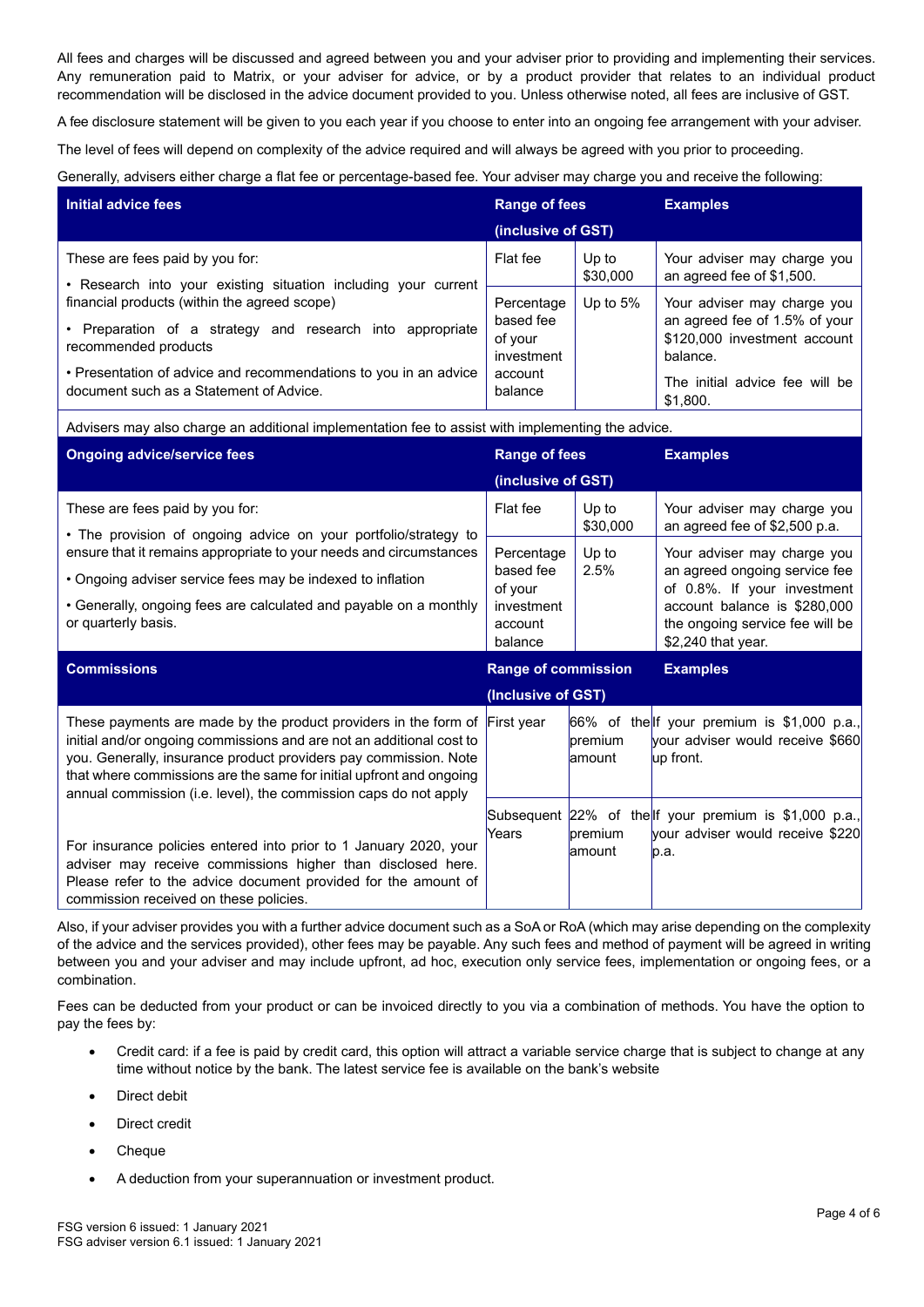#### **Superannuation and investment products**

Your adviser may receive adviser service fees, or ongoing fees for the advice and services they provide to you. Investment and superannuation product providers generally deduct their costs from the investments. Some products or platforms have additional fees.

#### **Life insurance products**

Your adviser may receive an upfront commission and an ongoing commission based on your premium for the duration of time you hold a policy. These commission payments are made by the relevant product issuers and are not an additional cost to you. Advisers may also charge initial and ongoing adviser services fees. Insurers can deduct premiums directly from you or from your superannuation account balance.

### **Credit products**

Your adviser may also receive commissions from lending product providers or lessors and these are not an additional cost to you. Lenders usually pay upfront and ongoing commissions based on the size of the loan; the loan type and only if the loan is settled and drawn down. For example, if a loan balance was \$100,000, your adviser may receive between \$0 and \$1,000 upfront and ongoing commission p.a. Your adviser may also charge a fee for services that will be agreed with you and detailed in your credit quote or Fact Find. Other major fees and charges will be outlined in the Credit Proposal Statement or SoA.

### **What other payments and benefits may Matrix and your adviser receive?**

Sometimes in the process of providing advice and other financial and credit assistance services, Matrix or our advisers may receive benefits from product providers such as sponsorship of events, subsidised educational conferences or preferred product rates.

#### **Non-monetary benefits**

These benefits are discretionary in nature and relate to future events. It is therefore not possible to provide an estimated dollar value on these benefits at this point in time. Advisers may receive benefits from associated ClearView companies or product providers such as:

- Educational conferences and seminars
- IT software or support
- Non-monetary benefits such as business lunches, tickets to sporting and cultural events, or other minor benefits. These benefits cannot be accepted on a frequent or regular basis or over the value of \$300.

Each adviser must keep a register of benefits received. If you would like to see a copy of our registers, you can contact us or your adviser directly.

Your adviser may also hold shares in ClearView Wealth Limited (ACN 106 248 248) through an arrangement with Matrix or by purchasing them separately through the ASX. Advisers, their associated companies and trusts may receive dividends in respect of these shares.

# **How will I know what is payable?**

Details of all initial and ongoing advice fees and commissions will be disclosed to you in dollar amounts in the advice document provided by your adviser. You will receive the advice document before your adviser acts on your instructions unless you instruct them to act immediately, in which case all amounts payable will be disclosed to you verbally at the time that advice is provided.

# **Will anyone be paid for referring you to your adviser?**

If someone has referred you to your adviser, Matrix or your adviser may pay a fee or commission in relation to that referral. Matrix may pay a referral fee to a referral partner which may range from 0% to 50% of the initial and/or ongoing fees or commissions. Where a referral fee is paid, details will be provided to you in your advice document such as a SoA or RoA.

# **Does Matrix have any relationships or associations with financial product issuers?**

#### **ClearView Group**

Matrix is a wholly owned subsidiary of ClearView Wealth Limited (ACN 106 248 248) which is an ASX listed entity.

The ClearView Group of companies include:

- ClearView Financial Advice Pty Limited (ABN 89 133 593 012 AFSL No. 331367), a financial advice provider
- ClearView Life Assurance Limited (ABN 12 000 021 581; AFSL No 227682) (CLAL), an issuer of life risk insurance product, and is also the administrator of insurance in super offering in the HUB24 Super Fund which is issued by HTFS Nominees.
- ClearView Life Nominees Pty Limited (ABN 37 003 682 175; AFSL No: 227683), a superannuation provider and in its capacity as Trustee, outsources its administration to CLAL and ClearView Financial Management Limited
- ClearView Financial Management Limited (ABN 99 067 544 549; AFSL No: 227677) (CFML) which operates managed investment schemes which are available on a number of platforms, and an IDPS and outsources its administration to Avanteos Investments Limited. CFML is also the promoter of ClearView WealthSolutions2 and is paid by HUB24 Custodial Services Limited for this service.